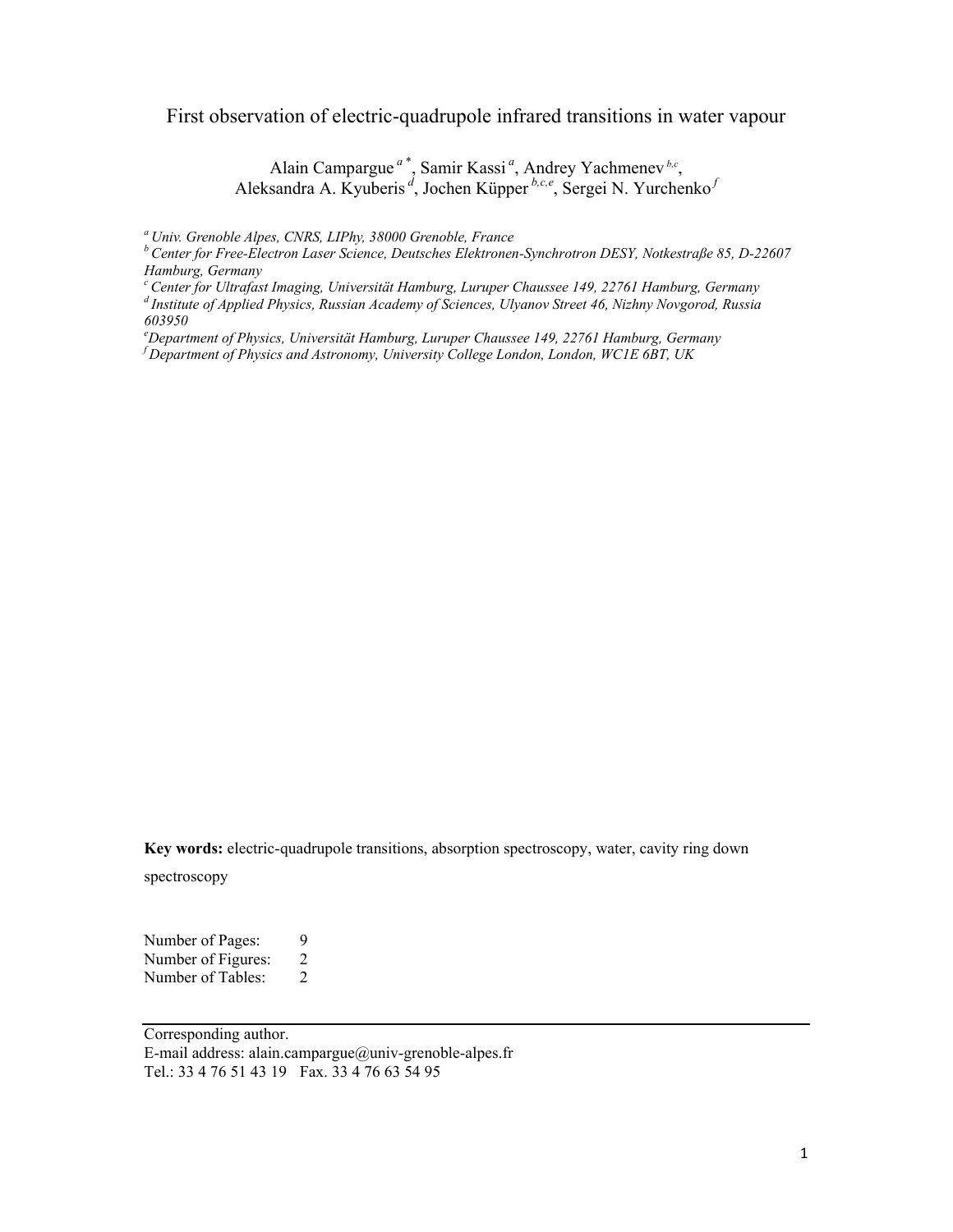*Molecular absorption of infrared radiation is generally due to ro-vibrational electric-dipole transitions. Electric-quadrupole transitions may still occur, but they are typically a million times weaker than electric-dipole transitions, rendering their observation extremely challenging. In polyatomic or polar diatomic molecules, ro-vibrational quadrupole transitions have never been observed. Here, we report the first direct detection of quadrupole transitions in water vapor. The detected quadrupole lines have intensity largely above the standard dipole intensity cut-off of spectroscopic databases and thus are important for accurate atmospheric and astronomical remote sensing.* 

Spectroscopic techniques in the IR domain have advanced significantly in recent years providing exciting opportunities for new generation of accurate and sensitive measurements. Quadrupole electronic and ro-vibrational transitions have been detected in a number of atoms [1,2] and homonuclear diatomic molecules [3,4,5], respectively, for states that cannot undergo electric dipole transitions. When compared with dipole transitions, quadrupole transition rates are typically smaller by a factor ranging from  $10^8$  in the IR to  $10^5$  in the optical spectral domain. Such extremely long mean lifetimes against spontaneous emission of quadrupole excitations make them ideal candidates for nextgeneration atomic clocks [6], high-precision tests of molecular physics [7,8,9], and quantum information processing [6,10]. Electric-quadrupole transitions are used for remote sensing of important diatomic molecules, such as hydrogen, oxygen, and nitrogen, in spectra of Earth's atmosphere and other environments [4,11,12].

In most heteronuclear diatomic and polyatomic molecules the ro-vibrational states can be excited both *via* dipole and quadrupole transitions. The dipole and quadrupole moment operators have distinct selection rules. The dipole moment connects states with different parity, while for the quadrupole transitions, the parity is conserved. Furthermore, states with rotational quantum numbers *J* differing by  $\pm 2$  can only be connected by a quadrupole transition. This difference in selection rules permits, in principle, the observation of well-isolated quadrupole lines. Nevertheless, in practice the detection of quadrupole lines is made difficult by the fact that, even if transition frequencies differ, the quadrupole lines are drowned in the line profile of the much stronger dipole lines.

To the best of our knowledge, quadrupole transitions have never been detected in polyatomic molecules until now, although the quadrupole moment of some polyatomic molecules  $(CO_2, NO_2,$ OCS) have been measured using electric-field-gradient-induced birefringence method [13]. Nowadays, spectroscopic line lists of the major greenhouse gas absorbers such as water vapour and carbon dioxide, are limited to dipole transitions [14]. A highly-accurate and complete characterization of rovibrational spectra of these molecules is needed for the modeling and understanding of Earth's atmosphere, climate, and many remote sensing experiments [15]. At present, adequate models of the water vapour absorption in the Earth's atmosphere incorporate many weak dipole lines including hot band transitions, minor water isotopologues contribution, and weak absorption continua [16]. Obviously, failure to include weak quadrupole transitions to the total opacities of atmospherically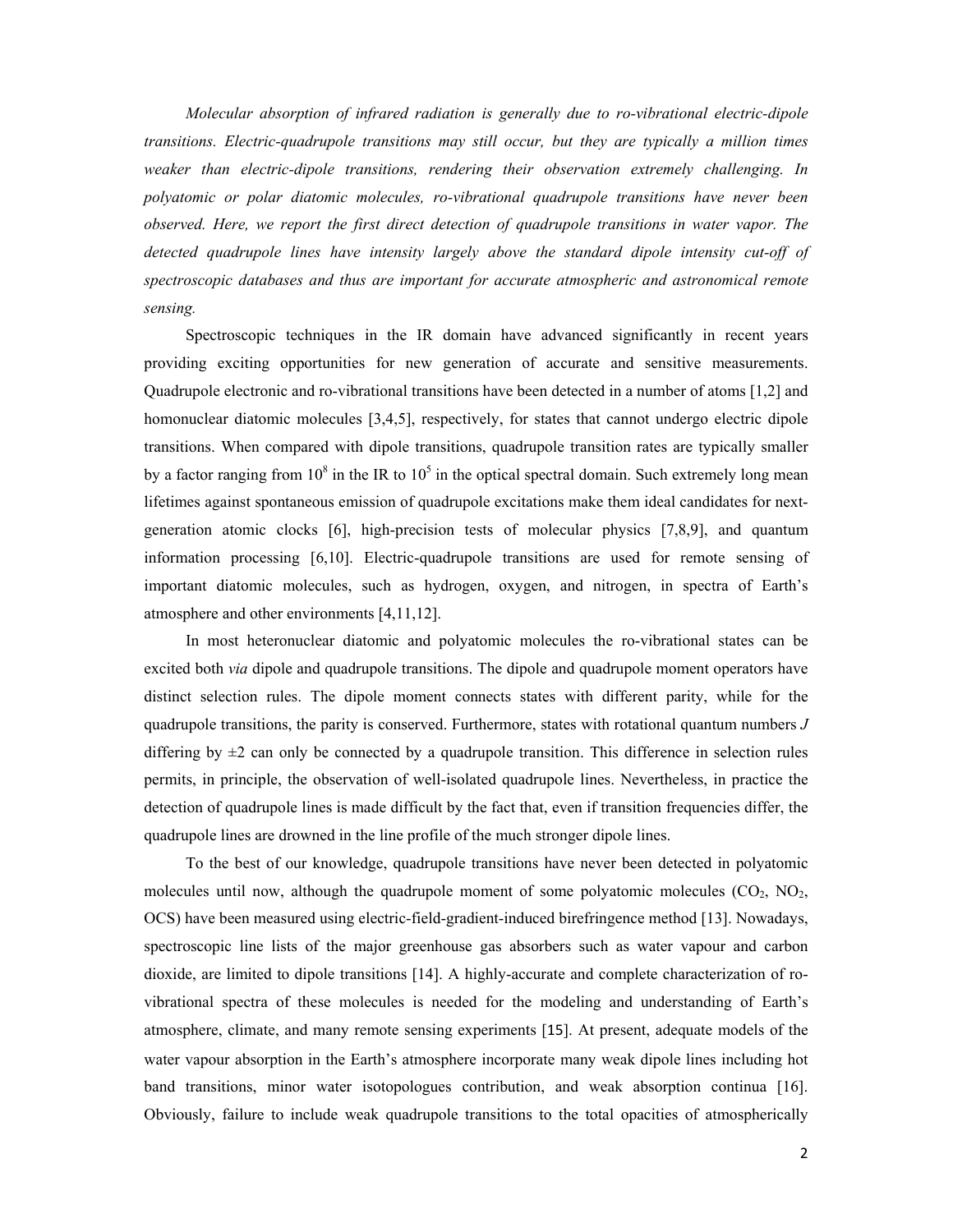important species may contribute to systematic errors in remote sensing retrievals with a corresponding impact on atmospheric simulations.

Here, we report the first observation of electric-quadrupole transitions in water vapour. This is actually the first time that quadrupole lines of a polyatomic molecule have been detected in an IR spectrum. This observation was made possible using a continuous wave diode laser cavity ring down spectroscopic (CRDS) technique to measure the water absorption spectrum near 1.3 µm. The detection and assignment of the measured spectral lines relied on high-accuracy predictions for both positions and intensities of the quadrupole  $H_2^{16}O$  transitions. It is important to stress that the detected quadrupole lines have intensity largely above the recommended dipole intensity cut-off of the standard spectroscopic databases and should thus be incorporated.

CRDS is a high-sensitivity absorption technique which performs like a classical absorption spectroscopy that would have a multi-kilometric absorption path-length. The method consists in measuring the power decay rate (ring down) of a laser light trapped into a passive optical cavity, made of high-reflectivity semi-transparent mirrors [17]. The presence of an absorbing gas in the cavity shortens the ring down time. From the variation of the decay rate with the laser frequency, one gets the absorption spectrum. Because of the extreme reflectivity of the mirrors (typically *R*~99.997 %) sensitivities equivalent to several hundred kilometers in a classical absorption approach are routinely achieved and extremely weak absorptions are detected. A record absorption sensitivity,  $\alpha_{min} \approx 5 \times 10^{-13}$ cm-1, corresponding to a 2% light attenuation for the Earth-Moon distance, was achieved by CRDS [18], allowing for the detection of extremely weak quadrupole lines of  $D_2$  and  $N_2$  [19]. In the last two decades, the CRDS technique was extensively used to characterize weak dipole transitions of water vapour in the near-IR spectral domain [20]. Tens of thousands of new dipole transition lines were detected and assigned to various water isotopologues present in natural isotopic abundance. In the 1.6 and 1.25  $\mu$ m transparency windows, lines of HD<sup>17</sup>O with a natural relative abundance of 1.158×10<sup>-7</sup> were detected [21] and dipole lines with intensities as weak as  $1\times10^{-29}$  cm/molecule were measured [22].

At room temperature and typical sample cell pressures in the Torr range, most of quadrupole transitions of water molecule are masked by much stronger dipole transitions. In order to detect them in the CRDS spectrum, a highly accurate theoretical prediction of the quadrupole ro-vibrational spectrum is essential.

Here, the calculations employed a state-of-the-art variational approach based on high-level *ab initio* electric dipole and quadrupole moment surfaces of H<sub>2</sub>O [23]. The robust variational approach TROVE [24,25] was used to solve the ro-vibrational Schrödinger equation for the motion of nuclei, based on exact kinetic energy operator [26,27] and recently reported accurate potential energy surface of  $H_2O$  [26] (see supplementary material [30]). The electric-quadrupole moment surface was computed *ab initio* at the CCSD(T)/aug-cc-pVQZ level of theory in the frozen-core approximation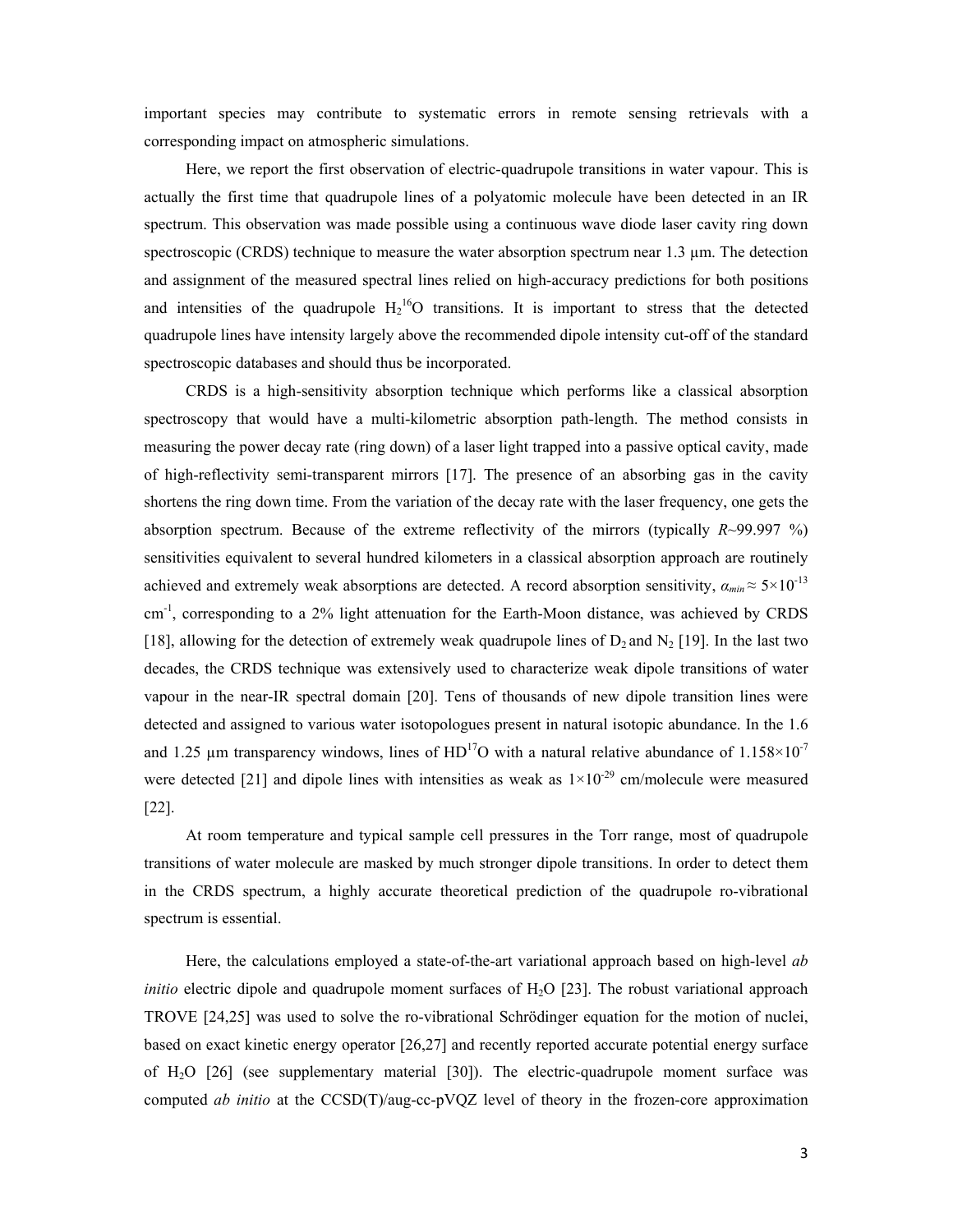using the CFOUR program package [27]. The quadrupole intensities and Einstein *A* coefficients were calculated using the generalized approach RichMol for molecular dynamics in the presence of external electric fields [28]. The basis-set convergence of the ro-vibrational line positions was carefully examined. The remaining errors on the order of  $0.01-0.6$  cm<sup>-1</sup> were still too significant to unambiguously identify quadrupole lines in the CRDS spectrum. To improve the accuracy, the computed ro-vibrational line positions were adjusted according to empirical values of the lower and upper state energy levels of  $H_2^{16}O$ . These energies were carefully derived from the analysis of highresolution spectroscopic data from more than a hundred experimental sources [29]. The average uncertainties on the order  $10^{-3}$  cm<sup>-1</sup> in the resulting line centers allowed to unambiguously identify quadrupole lines. Indeed, in the region of interest, with the sensitivity of the CRDS spectra under analysis, the spectral congestion is very high, due to dipole lines of  $H_2^{16}O$ , water minor isotopologues, as well as impurities such as  $CO<sub>2</sub>$ , NH<sub>3</sub> or CH<sub>4</sub> present at ppm relative concentrations.



**Fig. 1** Overview of the absorption line list of  $H_2^{16}O$  at 296 K. The calculated electric-quadrupole spectrum [30] (red circles) is superimposed to the calculated electric-dipole spectrum (black circles). The CRDS measured quadrupole transitions are shown with blue triangles. The insert with intensities in linear scale shows a zoom of the  $7450-7600$  cm<sup>-1</sup> region.

The overview of the calculated quadrupole line list of  $H_2^{16}O$  [30] is displayed shown in **Fig. 1** superimposed to the dipole line list computed using an *ab initio* dipole moment surface [31]. Both lists include all ro-vibrational transitions of  $H_2$ <sup>16</sup>O with  $J \le 30$  and upper state energies below 10000 cm<sup>-1</sup> with respect to the zero-point level. The general appearance of the quadrupole and dipole line lists is similar; the spectra consist of a succession of vibrational bands whose intensity decreases with the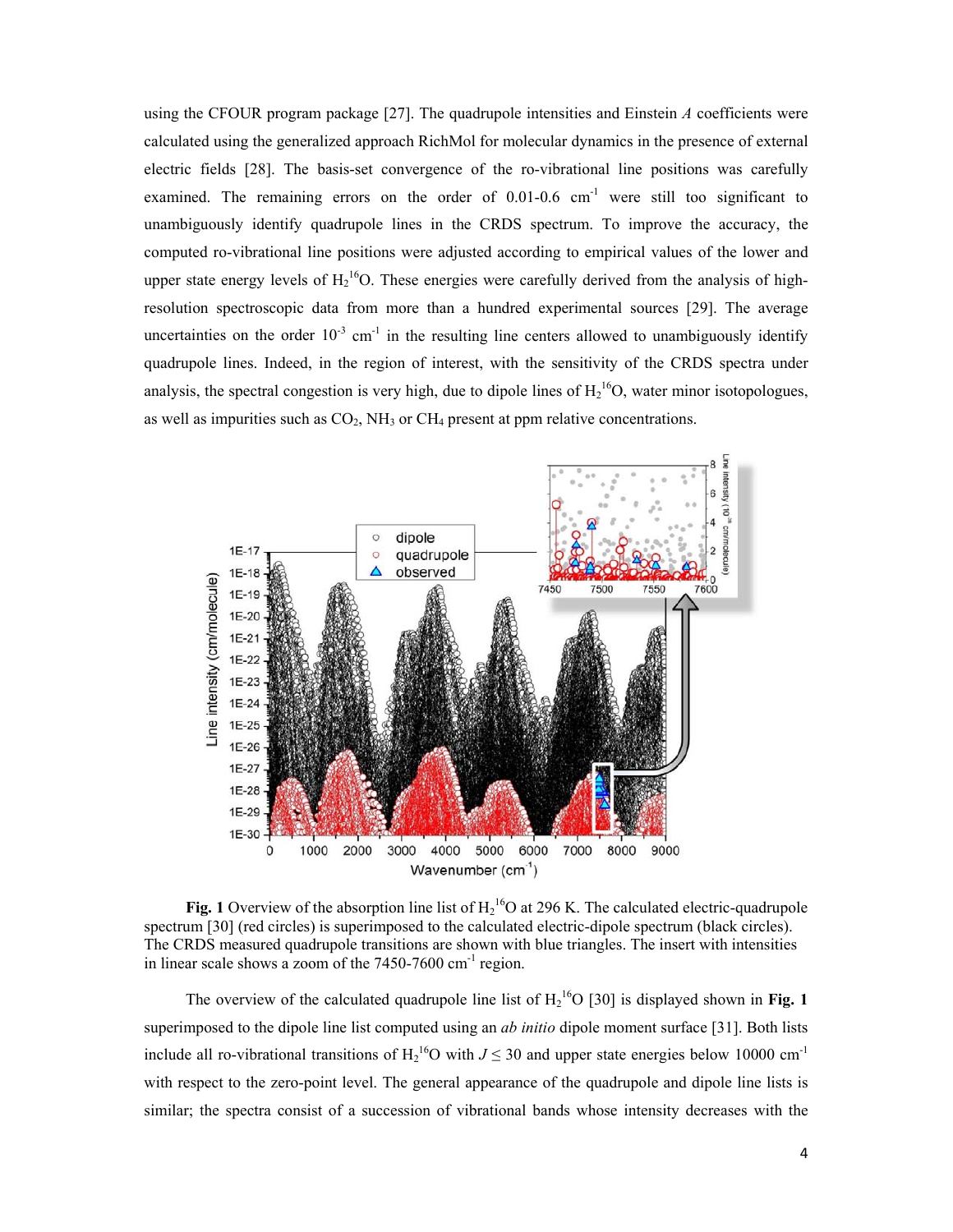frequency. The maximum intensity values of quadrupole lines are typically seven orders of magnitude smaller than the dipole lines. Note that the strongest quadrupole lines near 4000 cm<sup>-1</sup> have an intensity on the order of  $10^{-26}$  cm/molecule while the intensity cut off the water dipole transitions included in the HITRAN database [14] is three orders of magnitude smaller  $(10^{-29}$  cm/molecule). Interestingly, the largest quadrupole-to-dipole intensity ratios of about  $10^{-4}$  are predicted for the water transparency window at 2500 cm<sup>-1</sup>, dominated by transitions of the bending  $v_2$  vibrational band. The complete quadrupole line list with transition frequencies up to 10000 cm<sup>-1</sup> and  $10^{-40}$  cm/molecule intensity cutoff is provided as Supplemental Material [30].

The CRDS recordings of natural water vapour were performed in the frequency range between 7408 and 7619 cm-1 at a pressure limited to 1.0 Torr and temperature maintained at 296 K [32]. The noise equivalent absorption of the recordings, estimated as a root-mean-square deviation of the spectrum base line, is  $a_{min} \approx 5 \times 10^{-11}$  cm<sup>-1</sup>. In terms of line intensity, this converts to a detectivity threshold on the order of few  $10^{-29}$  cm/molecule, well below the calculated intensities of the strongest quadrupole lines in the region (up to  $6\times10^{-28}$  cm/molecule).



**Fig. 2** Detection of electricquadrupole lines of  $H_2^{16}O$  in the spectrum of water vapour recorded by CRDS at 1.0 Torr. The quadrupole spectrum of  $H_2^{16}O$  (red stars) calculated in this work is superimposed to the dipole stick spectrum of water in natural isotopic abundance [14] (blue circles). The four detected quadrupole lines correspond to  $\Delta J$ = 2 transitions of the  $v_1+v_3$  band.

As illustrated on **Fig. 2**, the remarkable position and intensity coincidences of the calculated quadrupole lines to the recorded spectra leaves no doubt that  $H_2^{16}O$  quadrupole lines are detected. Among the fifty quadrupole lines predicted with sufficient intensity in the considered region, nine could be detected (blue triangles in **Fig. 1)**, the others being hidden by stronger dipole lines. As a result, **Table 1** lists the detected quadrupole lines with their measured [32] positions and intensities. The rovibrational assignments included in the table indicate that the detected lines belong to the  $v_1+v_3$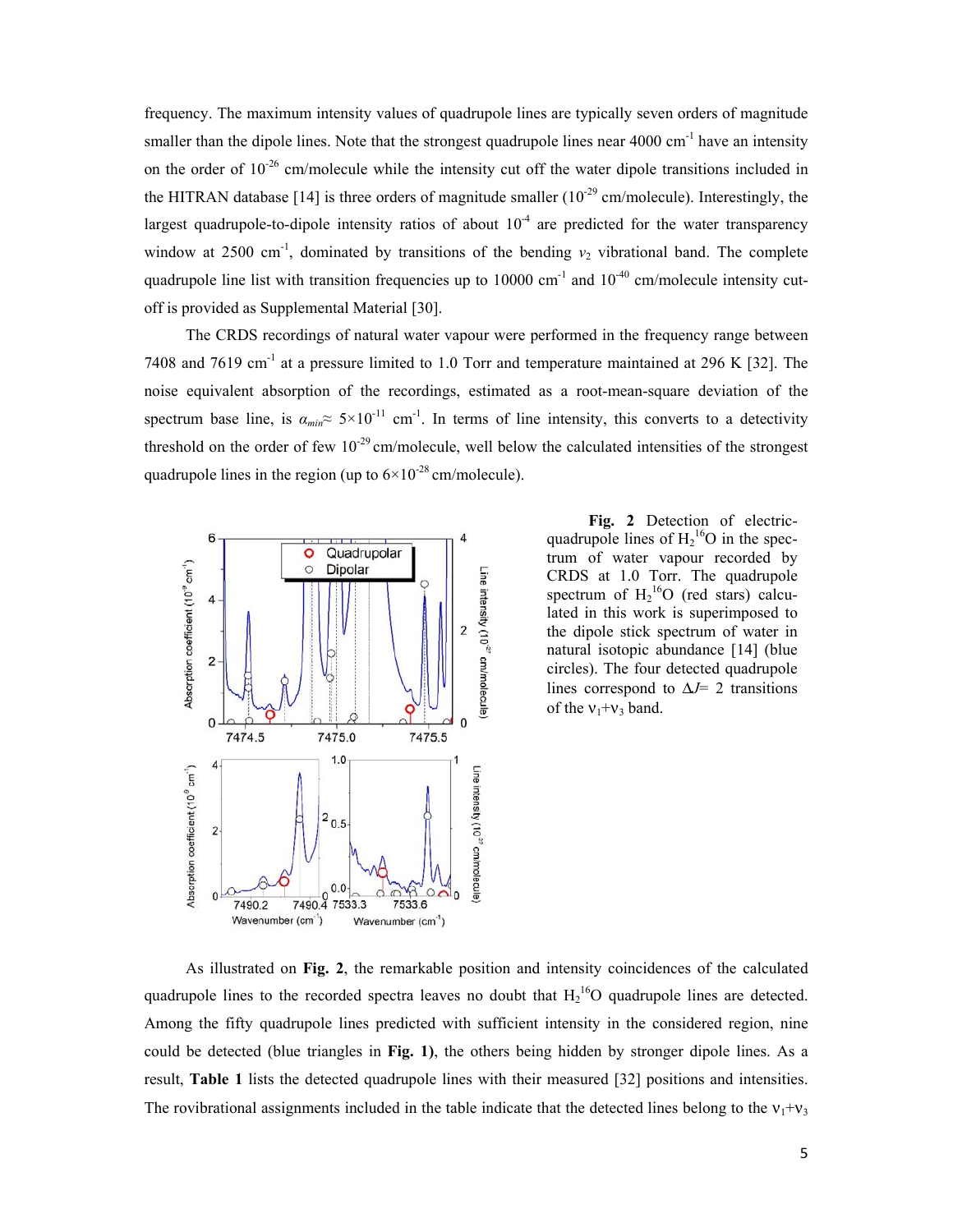band and correspond to  $\Delta J = 2$  transitions except one line corresponding to  $\Delta J = 1$ . Experimental intensity values show a reasonable agreement with the calculated values [30] (see insert in **Fig. 1**). Excluding the two weakest lines with large experimental uncertainties, the average measured/computed intensity ratio is 0.80(17).

| Position $(cm^{-1})$ |           | Int. (cm/molecule) |             | $JK_aK_c$   |                |    |             |   |              |
|----------------------|-----------|--------------------|-------------|-------------|----------------|----|-------------|---|--------------|
| Meas.                | Calc.     | Meas.              | Calc.       | Upper level |                |    | Lower level |   |              |
| 7474.6325            | 7474.6354 | 1.21E-28           | 1.98 E-28   | 6           |                | 5  | 4           | 2 | 3            |
| 7475.4020            | 7475.4005 | 2.46E-28           | 3.16 E-28   | 5           | $\mathcal{L}$  | 4  | 3           |   |              |
| 7488.5747            | 7488.5785 | 6.72E-29           | 3.23 E-29   | 6           | 6              |    |             | 5 | $\mathbf{0}$ |
| 7488.9183            | 7488.9215 | 9.34E-29           | 1.34 E-28   | 7           | $\theta$       | 7  | 5           |   |              |
| 7490.3117            | 7490.3120 | 3.74E-28           | $4.02$ E-28 | 7           |                | 7  |             | 0 |              |
| 7533.4649            | 7533.4642 | 1.39E-28           | 1.72 E-28   |             | $\mathfrak{D}$ | 6  | 5           |   |              |
| 7551.7653            | 7551.7639 | $1.02E - 28$       | 1.56 E-28   | 9           |                | 9  |             | 0 |              |
| 7581.1247            | 7581.1172 | 9.32E-29           | 8.53 E-29   | 10          | 0              | 10 | 8           |   |              |
| 7613.8512            | 7613.8478 | 2.37E-29           | 1.10 E-29   | 10          | $\mathfrak{D}$ | 9  | 8           |   |              |

**Table 1** 

Assignment, transition frequencies, and intensities of the electric-quadrupole lines of the  $v_1 + v_3$  band of  $H_2^{16}$ O measured near 1.3 µm.

This first detection of quadrupole transitions in the water vapour spectrum opens new perspectives for theoretical and experimental absorption spectroscopy of polyatomic molecules with expected impact in atmospheric and astronomical sciences. Despite being very weak, quadrupole absorption lines of water vapour are clearly above the background formed by the dipole spectrum and the water continuum and therefore must be included into modern atmospheric databases such as HITRAN [14] or ExoMol [33]. Water vapour, being one of the major interfering species for the trace gas analysis in air, missing quadrupole transitions may skew the optical measurement of the targeted species. Similar biases may be encountered for metrological spectroscopic measurements of line intensities or line shapes (*e.g.* Doppler-broadening thermometry [34,35]).

In the case of water vapour the envelopes of the strong quadrupole and dipole vibrational bands mostly coincide as a result of molecular symmetry and corresponding selection rules. This will not be the case in other important atmospheric species such as  $CO<sub>2</sub>$  where, due to the linear structure of the molecule, different selection rules apply to quadrupole and dipole bands. Relatively strong quadrupole bands may be located in spectral regions where dipole absorption is weak, the so-called transparency windows. In these cases, the importance of quadrupole transitions will even be more apparent.

This study paves the way to systematic computation of quadrupole spectra for all standard atmospheric molecules, *e.g.*, CO<sub>2</sub>, N<sub>2</sub>O, CH<sub>4</sub>, HCN, CO, HF. Owing to the weak character of the quadrupole spectra, systematic calculations across wide spectral range are thus required to evaluate the significance of quadrupole transitions for atmospheric, astrophysical, and industrial applications. After validation tests by high-sensitivity measurements, quadrupole transitions should be systematically incorporated into the most currently used spectroscopic databases.

SY acknowledges support from the UK Science and Technology Research Council (STFC) No. ST/R000476/1. A substantial part of the calculations was performed using high performance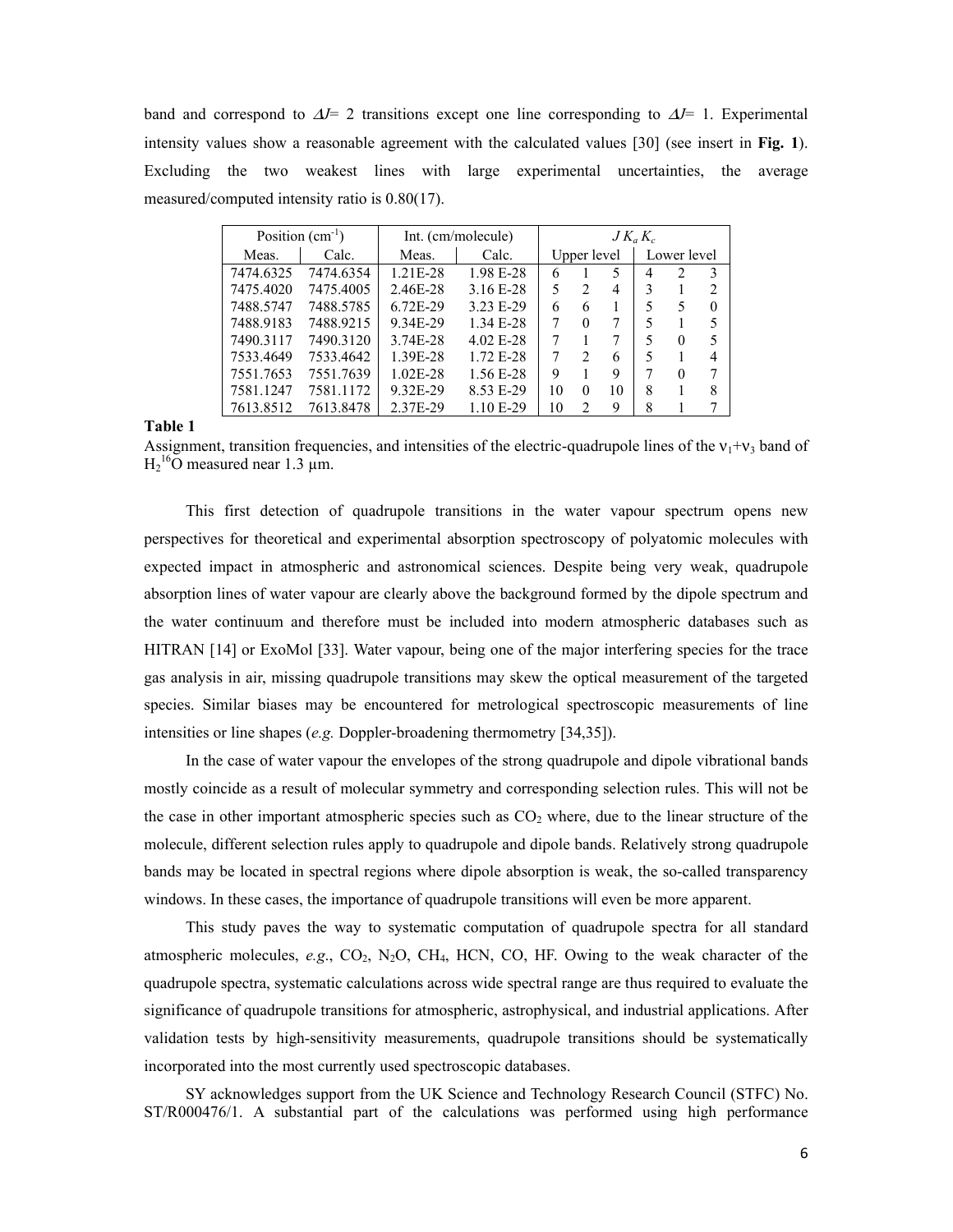computing facilities provided by DiRAC for particle physics, astrophysics and cosmology and supported by BIS National E-infrastructure capital grant ST/J005673/1 and STFC grants ST/H008586/1, ST/K00333X/1. The work of AAK was supported by the Foundation for the Advancement of Theoretical Physics and Mathematics BASIS. The work of A.Y. and J.K. has been supported by the Deutsche Forschungsgemeinschaft (DFG) through the clusters of excellence "Center for Ultrafast Imaging" (CUI, EXC 1074, ID 194651731) and "Advanced Imaging of Matter" (AIM, EXC 2056, ID 390715994).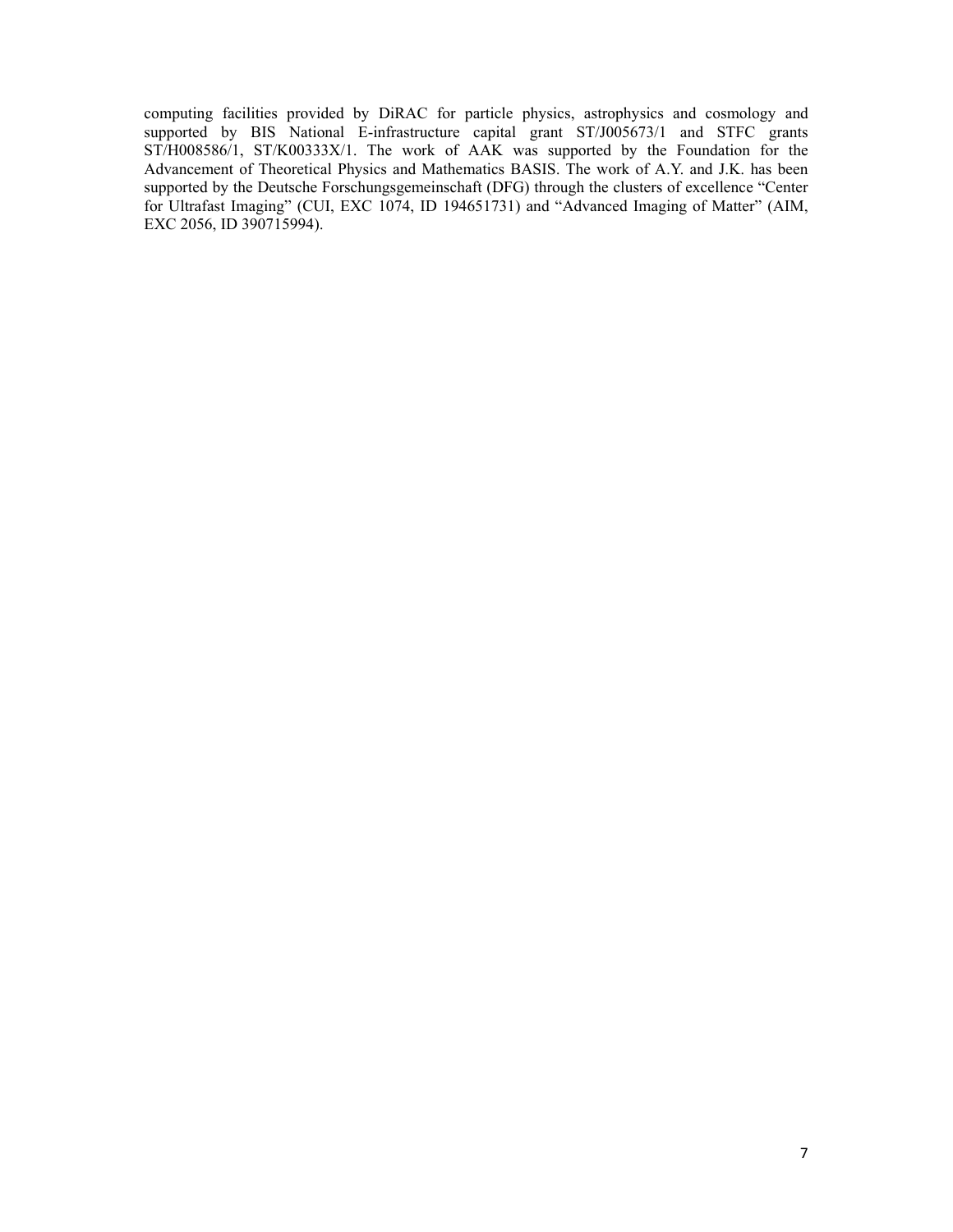## **References**

- 1 C. F. Roos M. Chwalla, K. Kim, M. Riebe, and R. Blatt, 'Designer atoms' for quantum metrology. *Nature* **443**, 316–319 (2006).
- 2 S. S. Kondov, C.-H. Lee, K. H. Leung, C. Liedl, I. Majewska, R. Moszynski, and T. Zelevinsky, Molecular lattice clock with long vibrational coherence. *Nat. Phys.* **15**, 1118–1122 (2019).
- 3 G. Herzberg, Quadrupole Rotation-Vibration Spectrum of the Hydrogen Molecule. *Nature,* **163**, 170–170 (1949).
- 4 L. S. Rothman and A. Goldman, Infrared electric quadrupole transitions of atmospheric oxygen. *Applied Optics*, **20**, 2182- 2184 (1981).
- 5 A. Campargue, S. Kassi, K Pachucki, and J. Komasa, The absorption spectrum of H<sub>2</sub>: CRDS measurements of the (2-0) band, review of the literature data and accurate *ab initio* line list up to 35000 cm<sup>−</sup><sup>1</sup> **.** *Phys. Chem. Chem. Phys.* **14**, 802 (2012).
- 6 A. D. Ludlow M. M. Boyd, Jun Ye, E. Peik, and P.O. Schmidt, Optical atomic clocks. *Rev. Mod. Phys.* **87**, 637 (2015).
- 7 J. C. Berengut, V. A. Dzuba, and V. V. Flambaum. Enhanced Laboratory Sensitivity to Variation of the Fine-Structure Constant using Highly Charged Ions. *Phys. Rev. Lett.* **105**, 120801 (2010).
- 8 T. Pruttivarasin, M. Ramm, S. G. Porsev, I. I. Tupitsyn, M. S. Safronova, M. A. Hohensee, and H. Häffner Michelson–Morley analogue for electrons using trapped ions to test Lorentz symmetry. *Nature* **517**, 592–595 (2015).
- 9 M. Quack, J. Stohner, and M. Willeke High-Resolution Spectroscopic Studies and Theory of Parity Violation in Chiral Molecules. *Annu. Rev. Phys. Chem.* **59**, 741-769 (2008).
- 10 H. Haeffner, C.F. Roos, R. Blatt, Quantum computing with trapped ions. *Physics Reports* **469**, 155-203 (2008).
- 11 A. Goldman, J. Reid, and L. S. Rothman, Identification of electrical quadrupole  $O_2$  and N<sub>2</sub> lines in the infrared atmospheric absorption spectrum due to the vibration–rotation fundamentals. *Geophys. Res. Lett.* **8**, 77–8 (1981).
- 12 K. H. Baines, M. E. Mickelson, L. E. Larson, D. W. Ferguson, The abundances of methane and ortho/para hydrogen on Uranus and Neptune: Implications of New Laboratory 4-0 H2 quadrupole line parameters. *Icarus* **114**, 328–340 (1995).
- 13 A. D. Buckingham, R. L. Disch, D. A. Dunmur, The Quadrupole Moments of Some Simple Molecules. *J. Am. Chem. Soc.*, **90**, 3104-3107 (1968).
- 14 I. E. Gordon *et al.*, The HITRAN2016 molecular spectroscopic database. *J. Quant. Spectrosc. Radiat. Transfer.* **203**, 3-69 (2017).
- 15 O. L. Polyansky, N. F. Zobov, I. I. Mizus, L. Lodi, S. N. Yurchenko, J. Tennyson, A. G. Császár, and O. V. Boyarkin, Global spectroscopy of the water monomer. *Phil. Trans. Royal Soc. London A*, **370**, 2728-2748 (2012).
- 16 B. A. Fomin, V. A. Falaleeva, Recent progress in spectroscopy and its effect on line-by-line calculations for the validation of radiation codes for climate models. Atmos Ocean Opt **22**, 626 (2009)
- 17 D. Romanini, A. A. Kachanov, N. Sadeghi, and F. Stoeckel, CW cavity ring down spectroscopy. *Chemical Physics Letters*, **264**, 316–322 (1997).
- 18 S. Kassi. and A. Campargue. Cavity Ring Down Spectroscopy with 5×10-13 cm-1 sensitivity. *J. Chem. Phys.* **137**, 234201 (2012).
- 19 S*.* Kassi*,* I.E. Gordon, and A. Campargue, First detection of transitions in the second quadrupole overtone band of nitrogen near 1.44 µm by CW-CRDS with  $6\times10^{-13}$  cm<sup>-1</sup> sensitivity. *Chem. Phys. Lett.* **582** 6–9 (2013).
- 20 S. N. Mikhailenko, S. Kassi, D. Mondelain, R. R. Gamache, and A. Campargue, A spectroscopic database for water vapor between 5850 and 8340 cm-1. *J. Quant. Spectrosc. Radiat. Transfer.* **179**, 198-216 (2016).
- 21 O. Leshchishina, S. Mikhailenko, D. Mondelain, S. Kassi, and A. Campargue, An improved line list for water vapor in the 1.5 µm transparency window by highly sensitive CRDS between 5852 and 6607 cm-1. *J. Quant. Spectrosc. Radiat. Transfer.* **130**, 69-80 (2013).